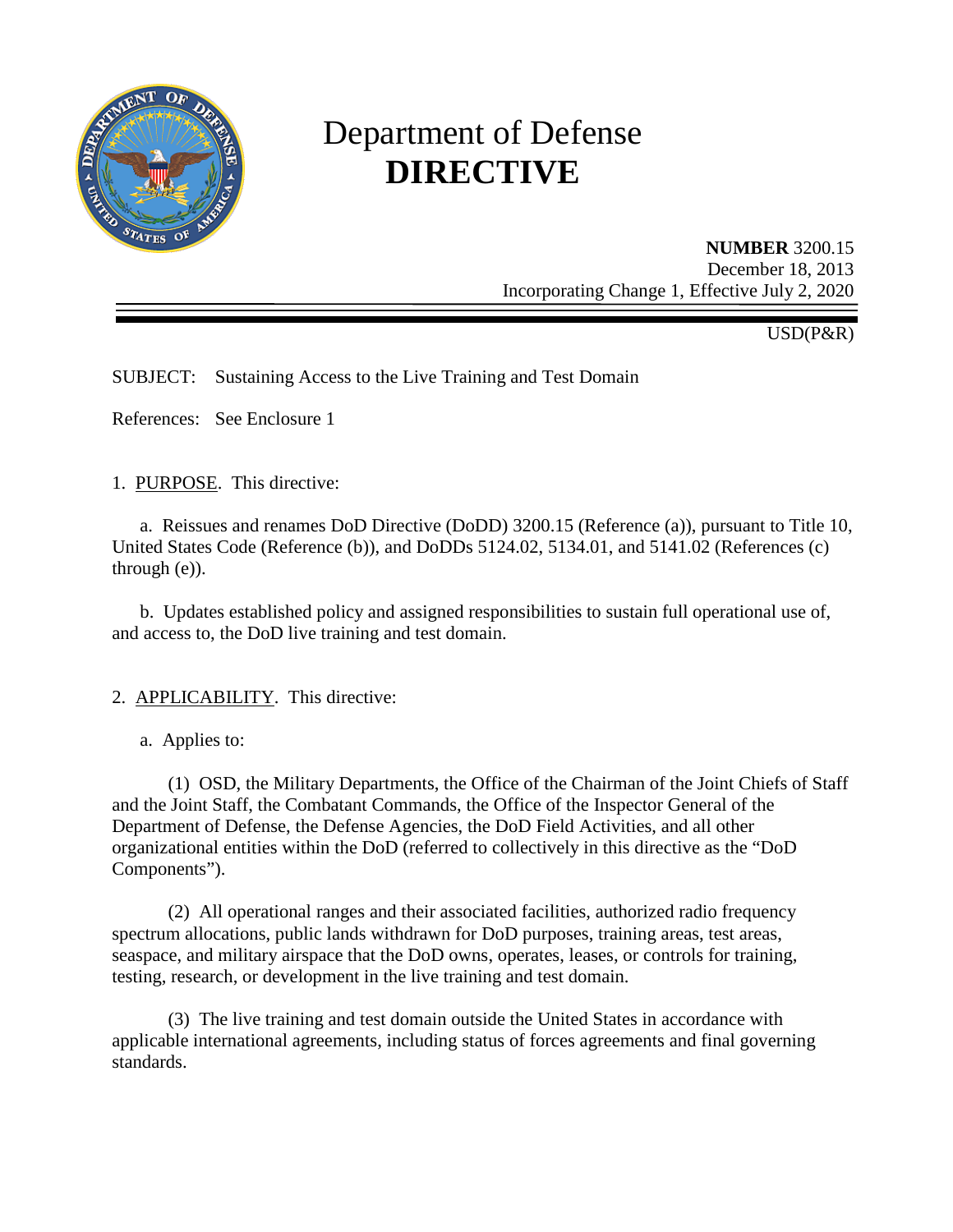b. Does **not** apply to operational ranges used solely to support contingency operations unless otherwise specified.

3. POLICY. It is DoD policy to:

a. Preserve and sustain access and operational use of the live training and test domain needed to support current and future requirements through:

 (1) Comprehensive planning and risk management to avoid or mitigate constraints and restrictions from encroachment or competing DoD and non-DoD interests and requirements.

 (2) Management that incorporates sound environmental principles and range sustainment considerations.

 (3) Strategic engagement with other federal, State, and private entities to avoid or mitigate actions that would inadvertently compromise military training, testing, and operations.

(4) Partnerships that promote multi-lateral communication with stakeholders.

 (5) Clear articulation of current and anticipated training and mission requirements to inform stakeholders.

b. Sustain the resiliency and capacity of areas used for training and test through:

 (1) Integration of mission requirements with sound resource management as well as natural and cultural resource principles.

 (2) Management that balances usage and level of maintenance to support realistic training and testing.

c. Maintain an inventory of DoD operational ranges.

 d. Assist State and local governments in preventing encroachment from civilian communities which may impair the operational utility of military installations, in accordance with DoDD 5410.12 (Reference (f)).

4. RESPONSIBILITIES. See Enclosure 2.

5. RELEASABILITY. **Cleared for public release.** This directive is available on the Directives Division Website at https://www.esd.whs.mil/DD/.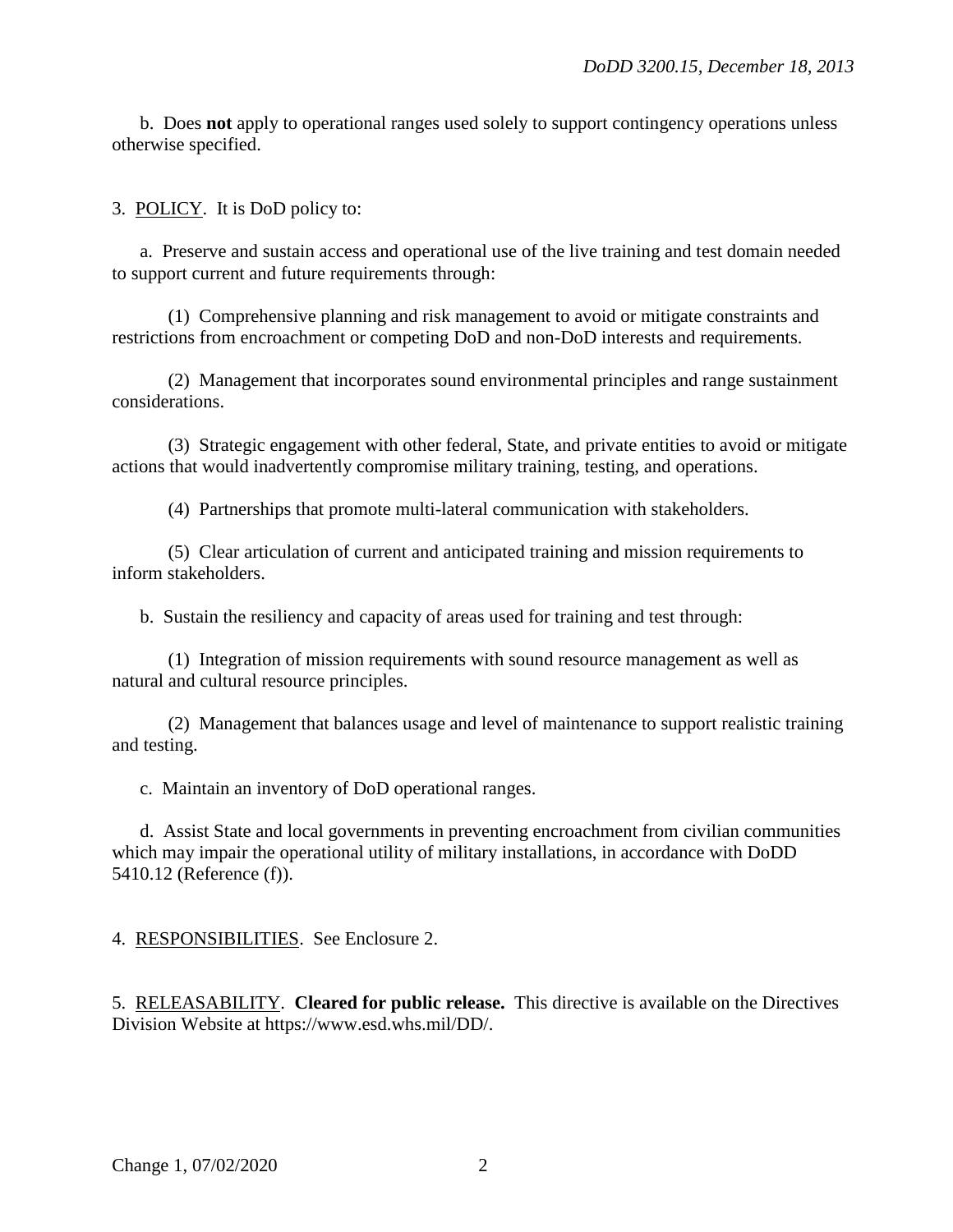6. SUMMARY OF CHANGE 1. The change to this issuance updates references and removes expiration language in accordance with current Chief Management Officer of the Department of Defense direction.

7. EFFECTIVE DATE. This directive is effective December 18, 2013.

Christine H. Fox Acting Deputy Secretary of Defense

Enclosures

1. References 2. Responsibilities Glossary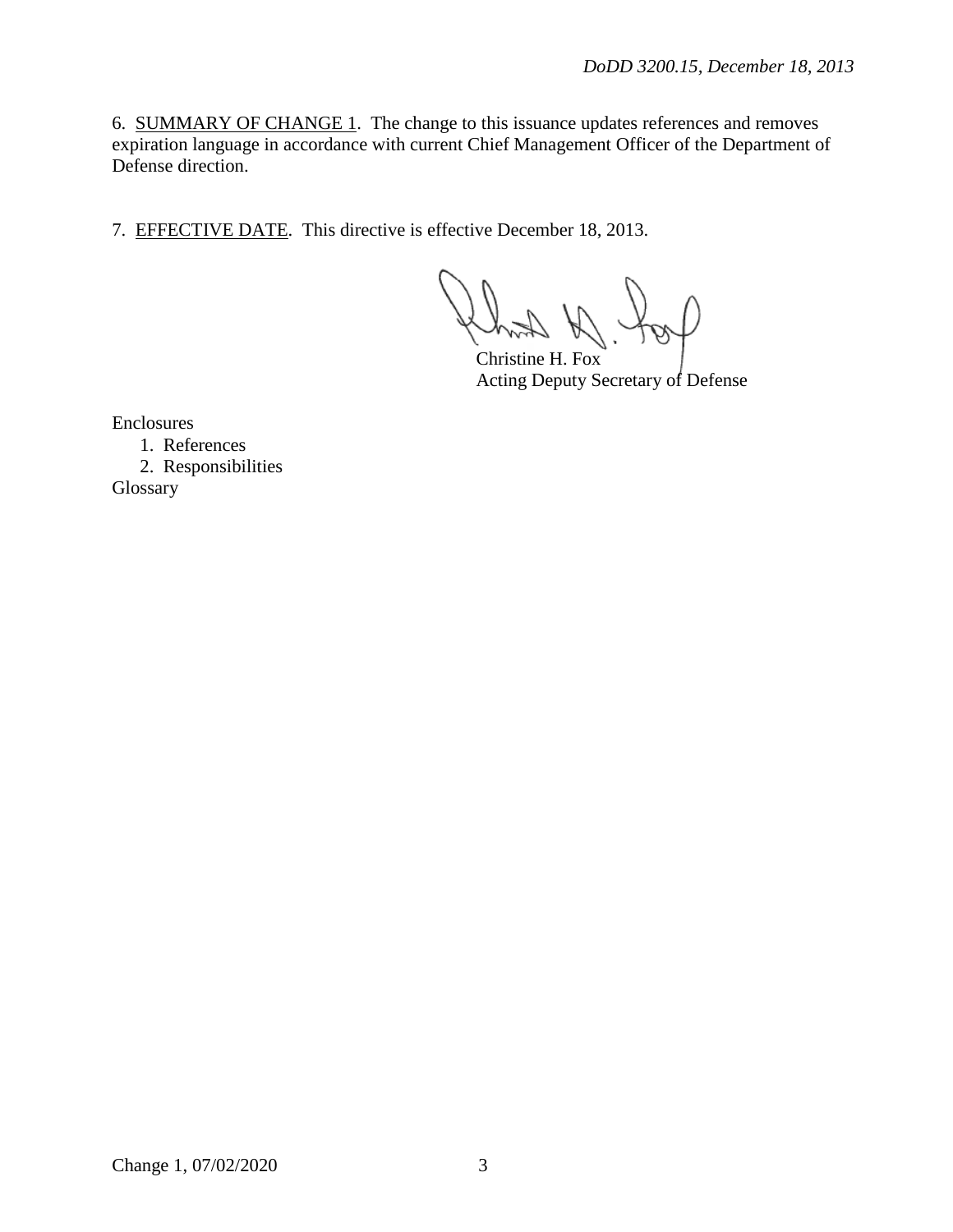# ENCLOSURE 1

# REFERENCES

- (a) DoD Directive 3200.15, "Sustainment of Ranges and Operating Areas (OPAREAs)," January 10, 2003 (hereby cancelled)
- (b) Title 10, United States Code
- (c) DoD Directive 5124.02, "Under Secretary of Defense for Personnel and Readiness (USD(P&R))," June 23, 2008
- (d) DoD Directive 5134.01, "Under Secretary of Defense for Acquisition, Technology, and Logistics (USD(AT&L))," December 9, 2005, as amended
- (e) DoD Directive 5141.02, "Director of Operational Test and Evaluation (DOT&E)," February 2, 2009
- (f) DoD Directive 5410.12, "Economic Assistance to Defense-Impacted Communities," July 5, 2006, as amended
- (g) DoD Directive 1322.18, "Military Training," October 3, 2019
- (h) DoD Directive 5105.71, "Department of Defense Test Resource Management Center (TRMC)," March 8, 2004
- (i) Section 266 of Title 40, Code of Federal Regulations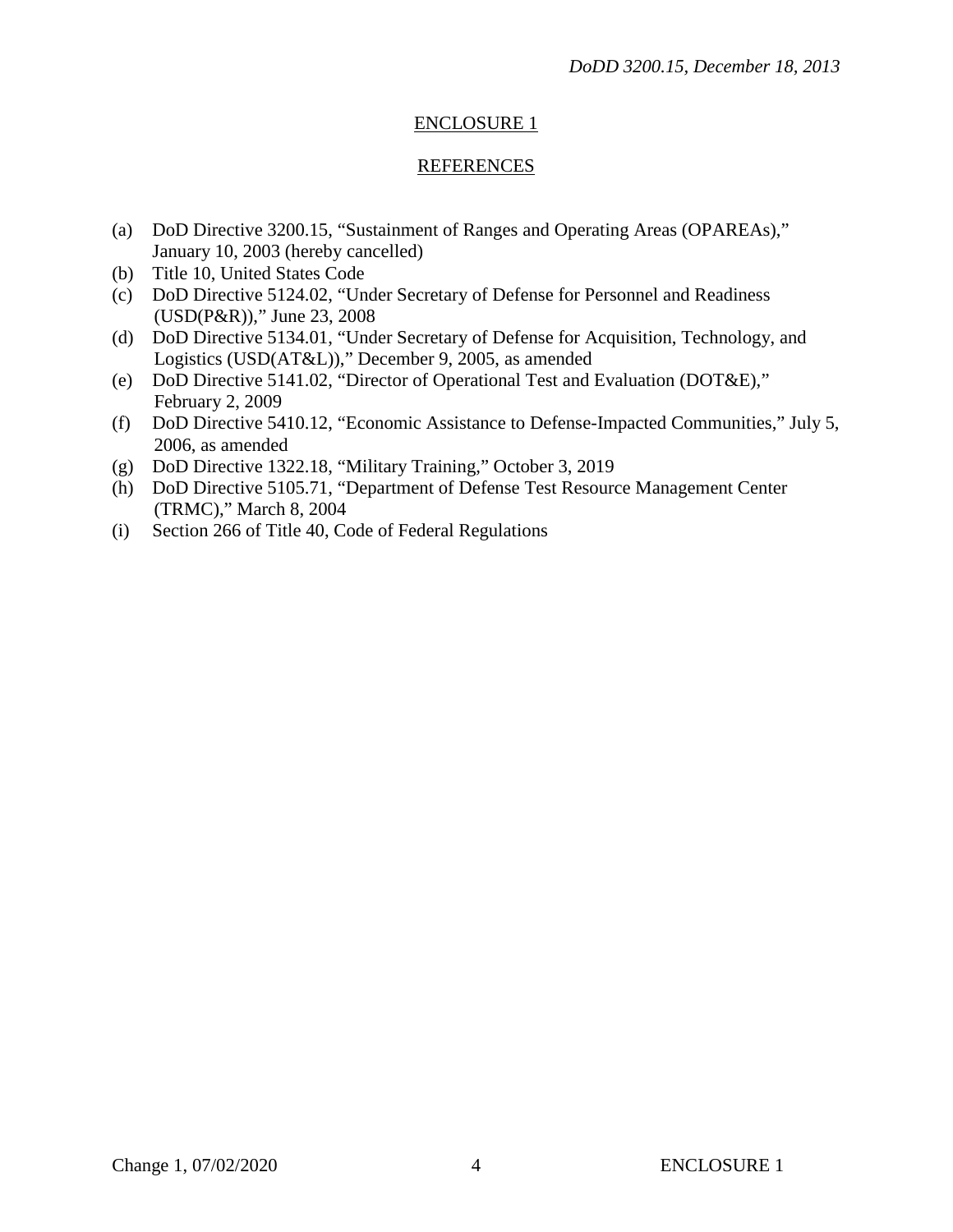## ENCLOSURE 2

#### **RESPONSIBILITIES**

#### 1. UNDER SECRETARY OF DEFENSE FOR PERSONNEL AND READINESS  $(USD(P&R))$ . The  $USD(P&R)$ :

a. Oversees military training pursuant to DoDD 1322.18 (Reference (g)).

b. Establishes policy for, and oversees implementation of, a DoD methodology to identify, assess, and report the impact of encroachment on training capability.

(1) Prioritizes training impacts and mitigation strategies in coordination with the Military Departments.

(2) Establishes mechanisms to gauge mitigation effort success.

c. Partners with the Under Secretary of Defense for Acquisition, Technology, and Logistics (USD(AT&L)) and the Director of Operational Test and Evaluation (DOT&E) to evaluate encroachment impacts, mitigation strategies and successes, and engagement strategies with stakeholders.

d. Oversees the DoD training operational range inventory.

e. Establishes, in coordination with the  $USD(AT&L)$  and  $DOT&E$ , integrated product teams to act as coordinating bodies on encroachment issues, as appropriate.

2. USD(AT&L). The USD(AT&L):

a. Oversees DoD-wide installation facilities issues and environmental programs to support the training and test mission.

b. Oversees developmental testing and evaluation and the adequacy of test and evaluation facilities and resources to meet DoD test and evaluation requirements pursuant to Reference (d) and DoDD 5105.71 (Reference (h)).

c. Establishes and oversees a DoD methodology, in coordination with the DOT&E, to identify, assess, and report the impact of encroachment on test capability.

(1) Prioritizes test impacts and mitigation strategies in coordination with the Military Departments.

(2) Establishes mechanisms to gauge mitigation effort success.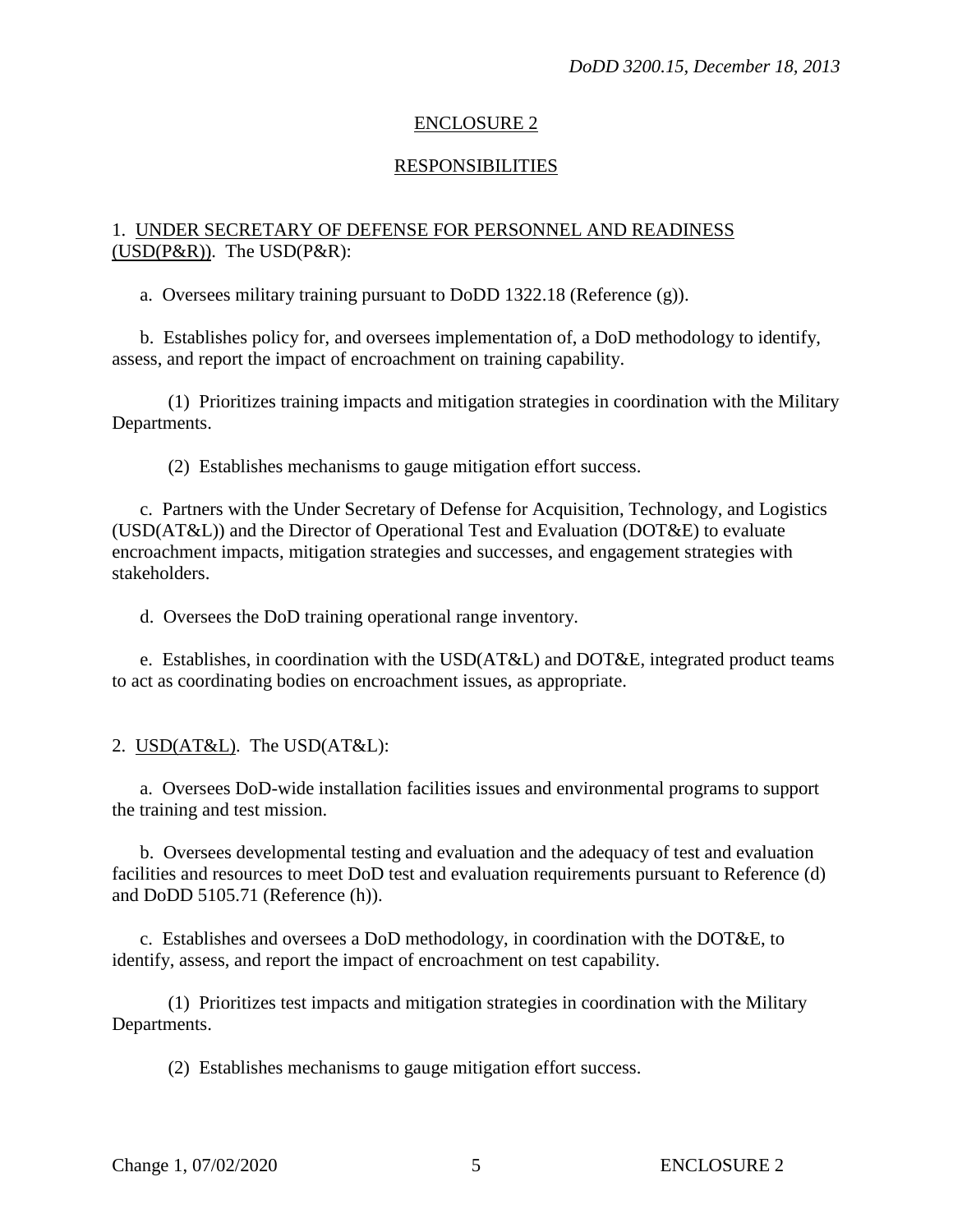d. Manages the Readiness and Environmental Protection Integration Program.

e. Ensures that research, development, test, and evaluation programs address encroachment issues, in coordination with the USD(P&R) and DOT&E.

f. Establishes a stakeholder engagement strategy.

g. Partners with the USD(P&R) and DOT&E to evaluate encroachment impacts, mitigation strategies and successes, and stakeholder engagement strategies.

3. DOT&E. The DOT&E partners with the USD(P&R) and USD(AT&L) to evaluate encroachment impacts, mitigation strategies and successes, and stakeholder engagement strategies.

# 4. ASSISTANT TO THE SECRETARY OF DEFENSE FOR PUBLIC AFFAIRS (ATSD(PA)). The ATSD(PA) supports the USD(AT&L) to implement paragraph 2f of this enclosure.

5. SECRETARIES OF THE MILITARY DEPARTMENTS. The Secretaries of the Military Departments:

a. Develop and implement comprehensive planning and risk management, in accordance with this directive, to sustain access and operational use of the live training and test domain.

(1) Address competing interests and encroachment challenges in a dynamic, flexible, and adaptive manner to meet changing conditions and mission requirements.

(2) Identify training and test requirements, mission footprints, impacts, and mitigation strategies.

(3) Plan, program, and budget for requirements to protect current and future use and access to the live training and test domain, including planning and budgeting for actions pursuant to section 2684a of Reference (b).

b. Develop and implement measures to sustain the resiliency and capacity of areas used for training and testing.

c. Develop and implement partnerships with stakeholders.

d. Conduct strategic engagements to avoid or mitigate actions that would compromise military training, testing, and operations.

e. Maintain an accurate and up-to-date inventory of operational ranges.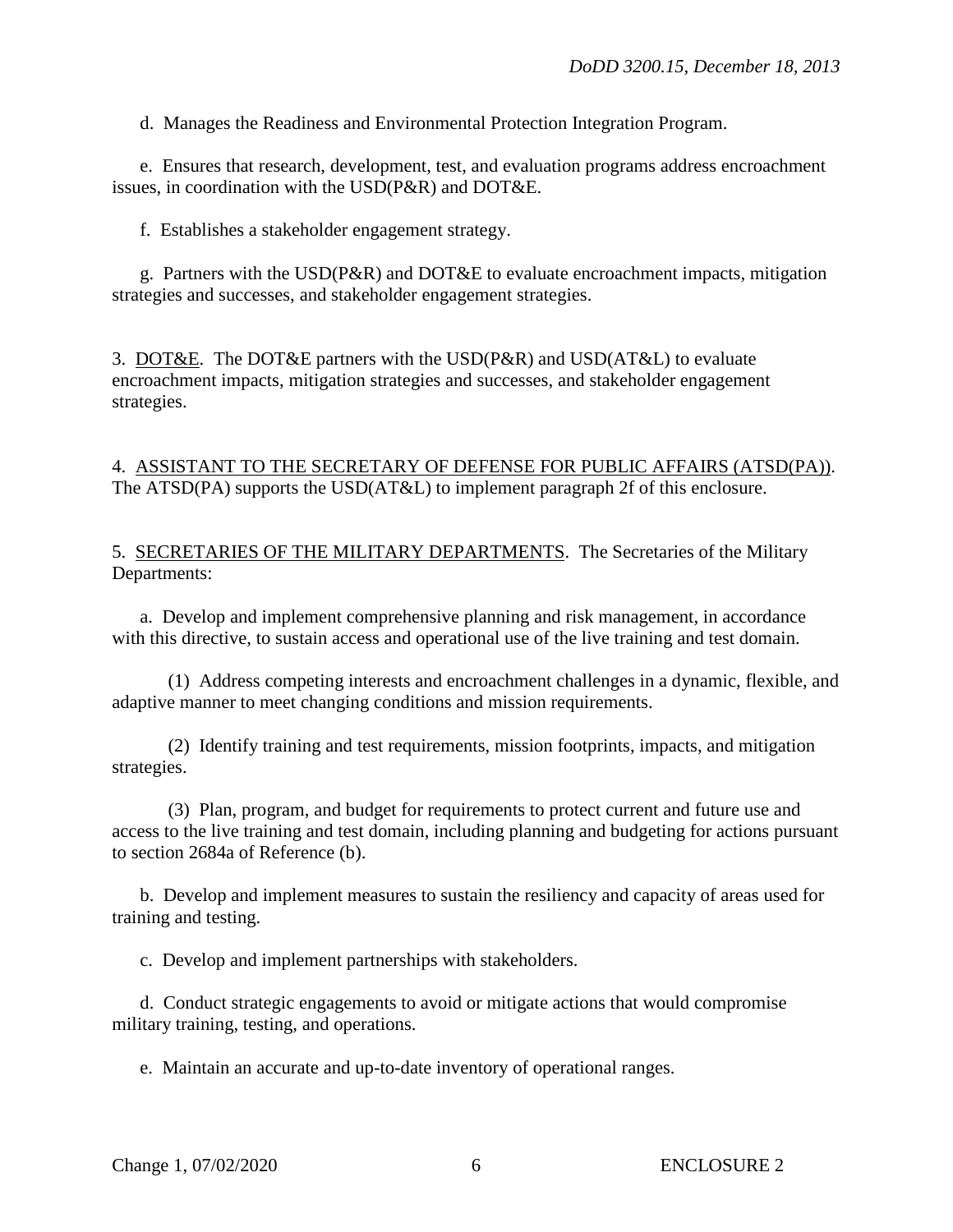6. CHAIRMAN OF THE JOINT CHIEFS OF STAFF. The Chairman of the Joint Chiefs of Staff integrates planning for mission capability and encroachment into strategies, planning, policy, and exercises.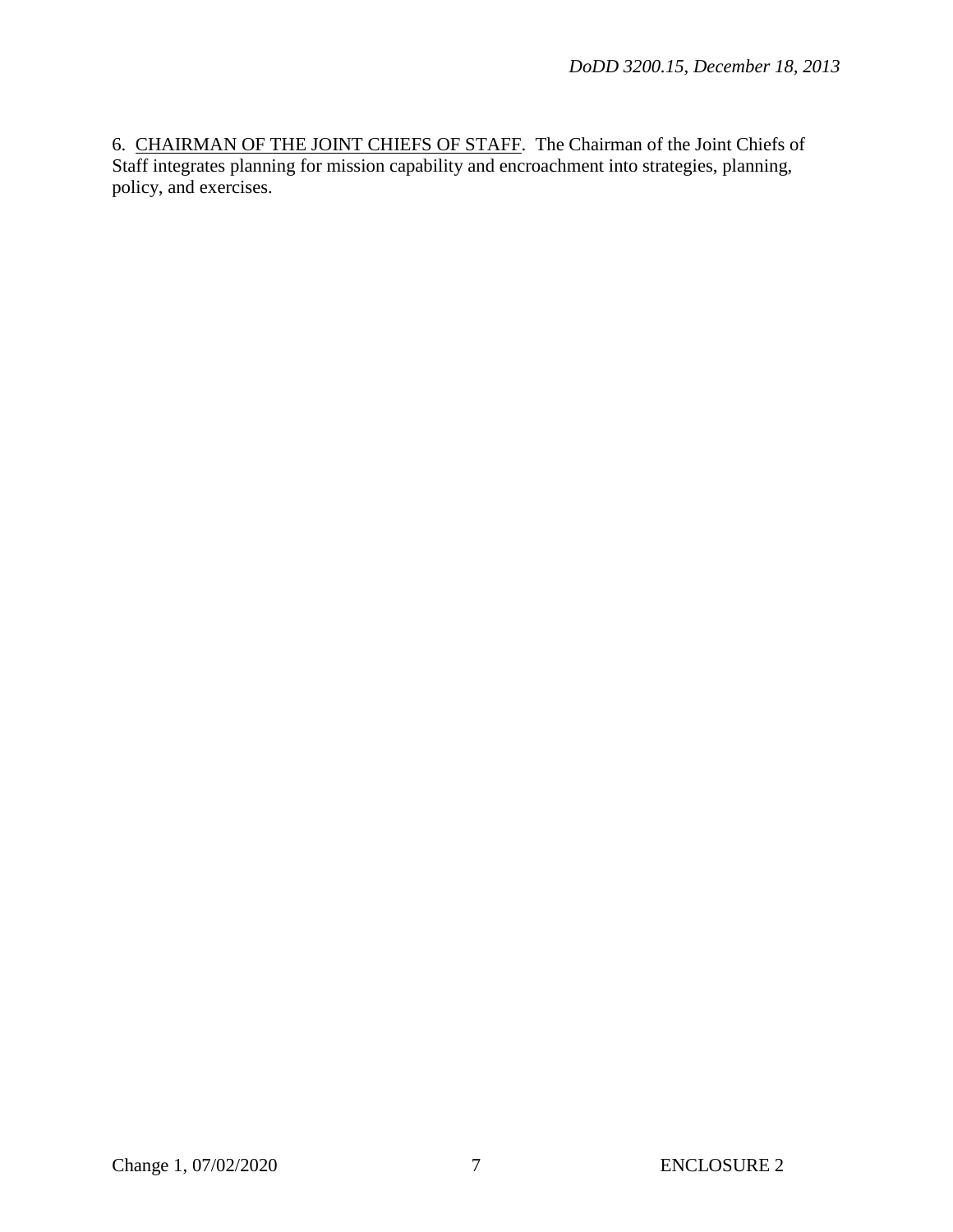# GLOSSARY

# PART I. ABBREVIATIONS AND ACRONYMS

| ATSD(PA)    | Assistant to the Secretary of Defense for Public Affairs                        |
|-------------|---------------------------------------------------------------------------------|
| DoDD        | DoD directive                                                                   |
| DOT&E       | Director of Operational Test and Evaluation                                     |
|             | USD(AT&L) Under Secretary of Defense for Acquisition, Technology, and Logistics |
| $USD(P\&R)$ | Under Secretary of Defense for Personnel and Readiness                          |

# PART II. DEFINITIONS

Unless otherwise noted, these terms and their definitions are for the purposes of this directive.

access. Accessibility and availability to the live training and test domain in order to support doctrinal capability requirements.

encroachment. External, as well as internal, DoD factors and influences that constrain or have the potential to inhibit the full access or operational use of the live training and test domain. Examples include, but are not limited to, endangered species and critical habitat, unexploded ordnance and munitions, radio frequency spectrum, maritime or airspace restrictions, air quality, airborne noise, urban growth, physical obstructions, and renewable energy projects.

live training domain. The environment where the DoD executes training, with or without the use of munitions, under field conditions (land, air, or water) to achieve and sustain proficiency on training requirements.

live test domain. The actual field environment (land, air, water) where the DoD conducts testing in anticipation of the military's use of any weapons, equipment, munitions, systems, or their components.

military training route. An aerial corridor in which the DoD conducts low-altitude, high-speed training (i.e., typically below10,000 feet and at speeds greater than 250 knots).

operational range. Defined in section 101(e)(3) of Reference (b). Includes active and inactive ranges defined in section 266 of Title 40, Code of Federal Regulations (Reference (i)).

range. Defined in section 101(e)(1) of Reference (b).

range activities. Defined in section  $101(e)(2)$  of Reference (b).

Change 1, 07/02/2020 8 GLOSSARY